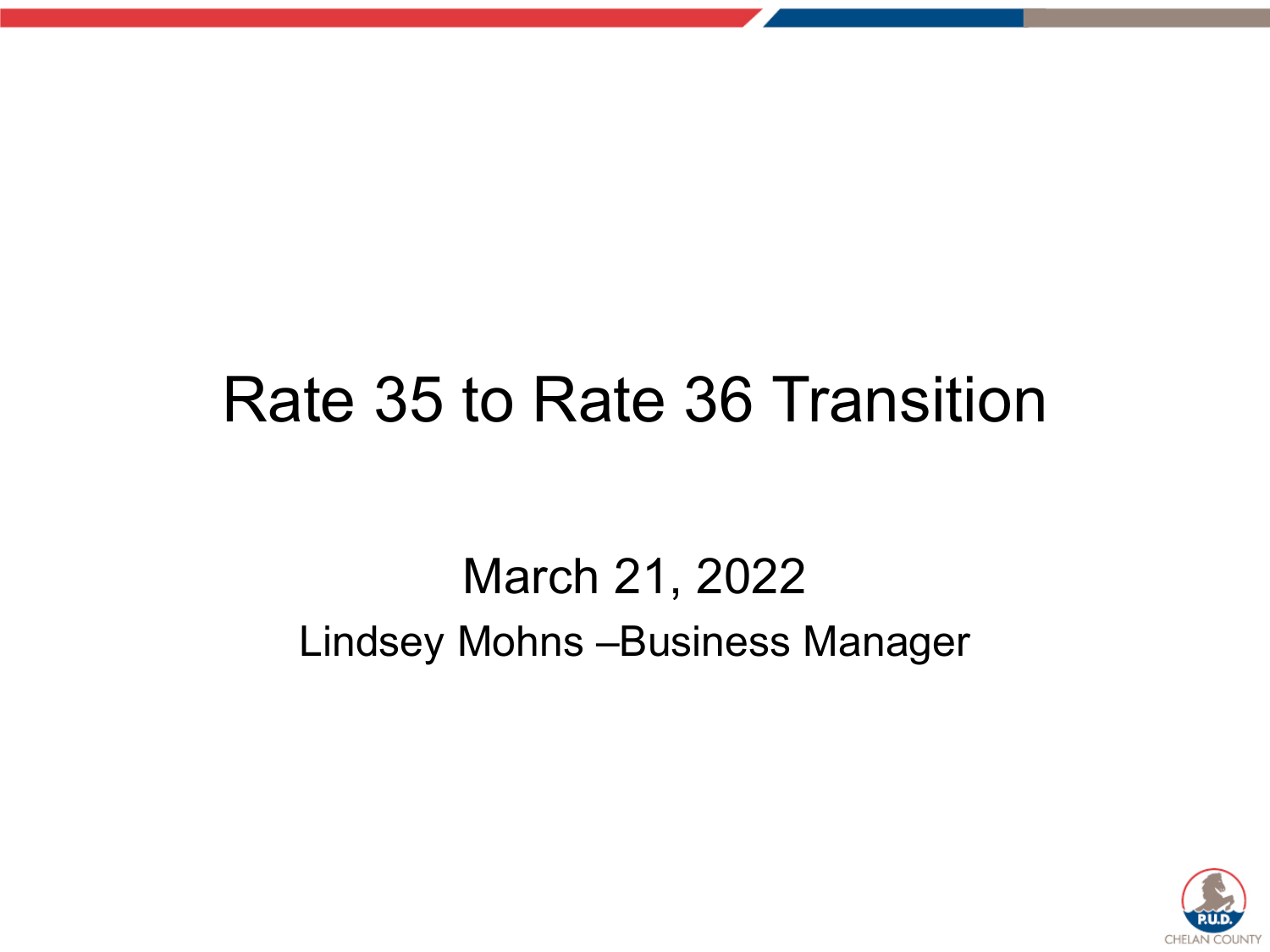## Why we are here

• Consideration of options in response to customers' request for a transition plan from Rate Schedule 35 (High Density Load) to Schedule 36 (Cryptocurrency)

• Board direction requested

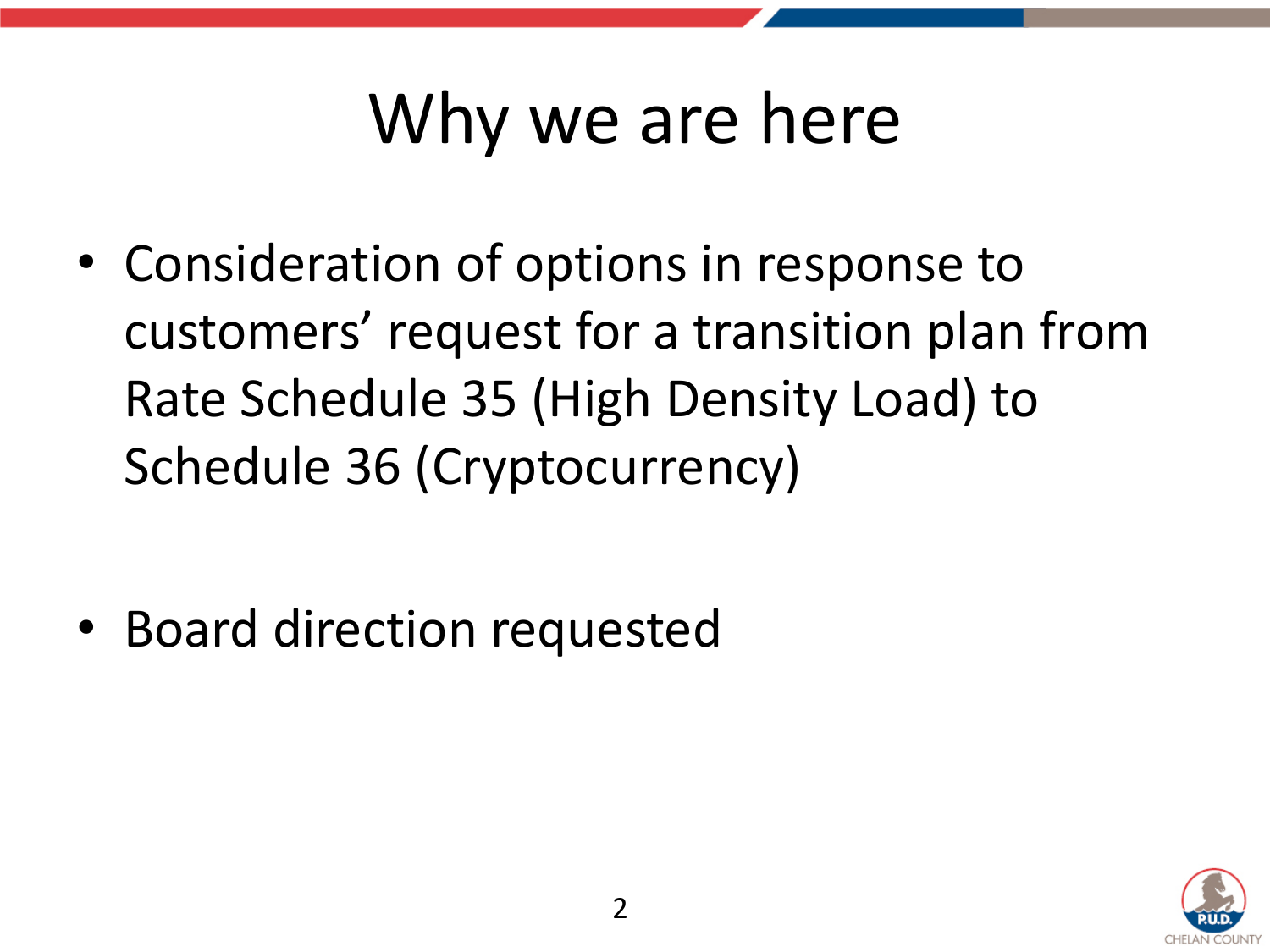### Background

- July 2016: Adopted Rate 35, High Density Load, effective Jan. 1, 2017
- Dec 2016: Five-year transition contracts established for customers in service prior to Dec 15, 2014 who had made significant business investment
- Dec 2018: Adopted Rate 36, Cryptocurrency, effective April 1, 2019
- Jan 2022: Transition contracts complete Dec. 31, 2021, customers transferred to the applicable rate schedule (Rate 36)

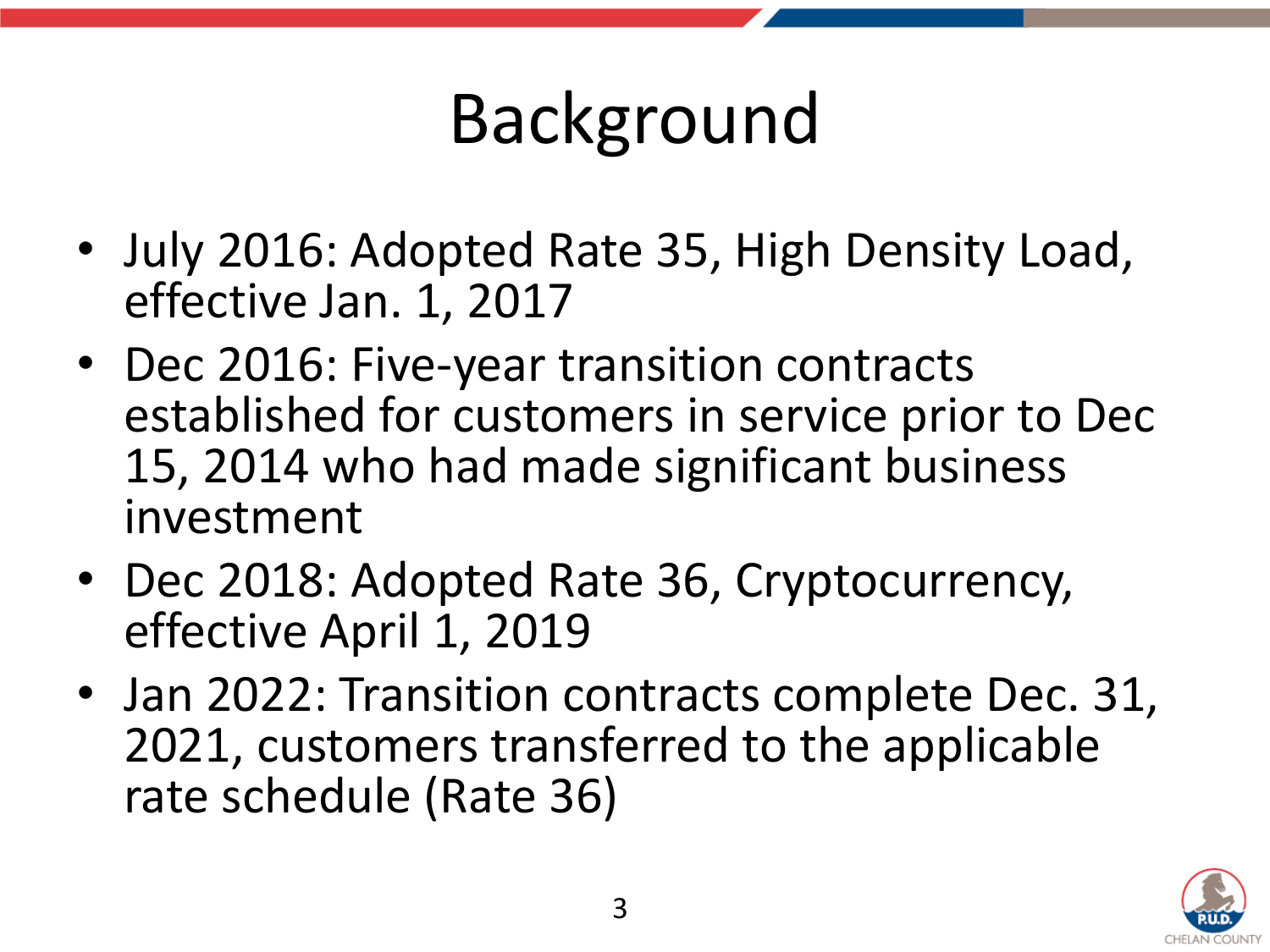#### Rate 35 vs. Rate 36

| As of 6/1/2022                    | <b>Rate Schedule 35</b>                      | <b>Rate Schedule 36</b>                    |  |  |  |  |  |
|-----------------------------------|----------------------------------------------|--------------------------------------------|--|--|--|--|--|
| <b>Basic Charge</b>               | \$145-\$940 per month depending on load size |                                            |  |  |  |  |  |
| <b>Demand Charge</b>              | \$6.00 per kW                                |                                            |  |  |  |  |  |
| <b>Energy Charge</b>              | \$0.0295/kWh                                 | \$0.0789/kWh<br>(annually market adjusted) |  |  |  |  |  |
| <b>Approximate Effective Rate</b> | \$0.0385                                     | \$0.0880                                   |  |  |  |  |  |

**Basic Charge:** Based on the costs associated with being a customer, such as billing, collections, metering, and service; billed at a flat monthly amount

**Demand Charge:** Based on costs associated with the transmission and distribution delivery system; billed on the highest 15-min average usage or "demand"

**Energy Charge:** Based on cost to acquire power; billed on the amount of power consumed

**Effective Rate:** Approximate total of all billed charges divided by kWh consumed; may vary by customer due to usage patterns

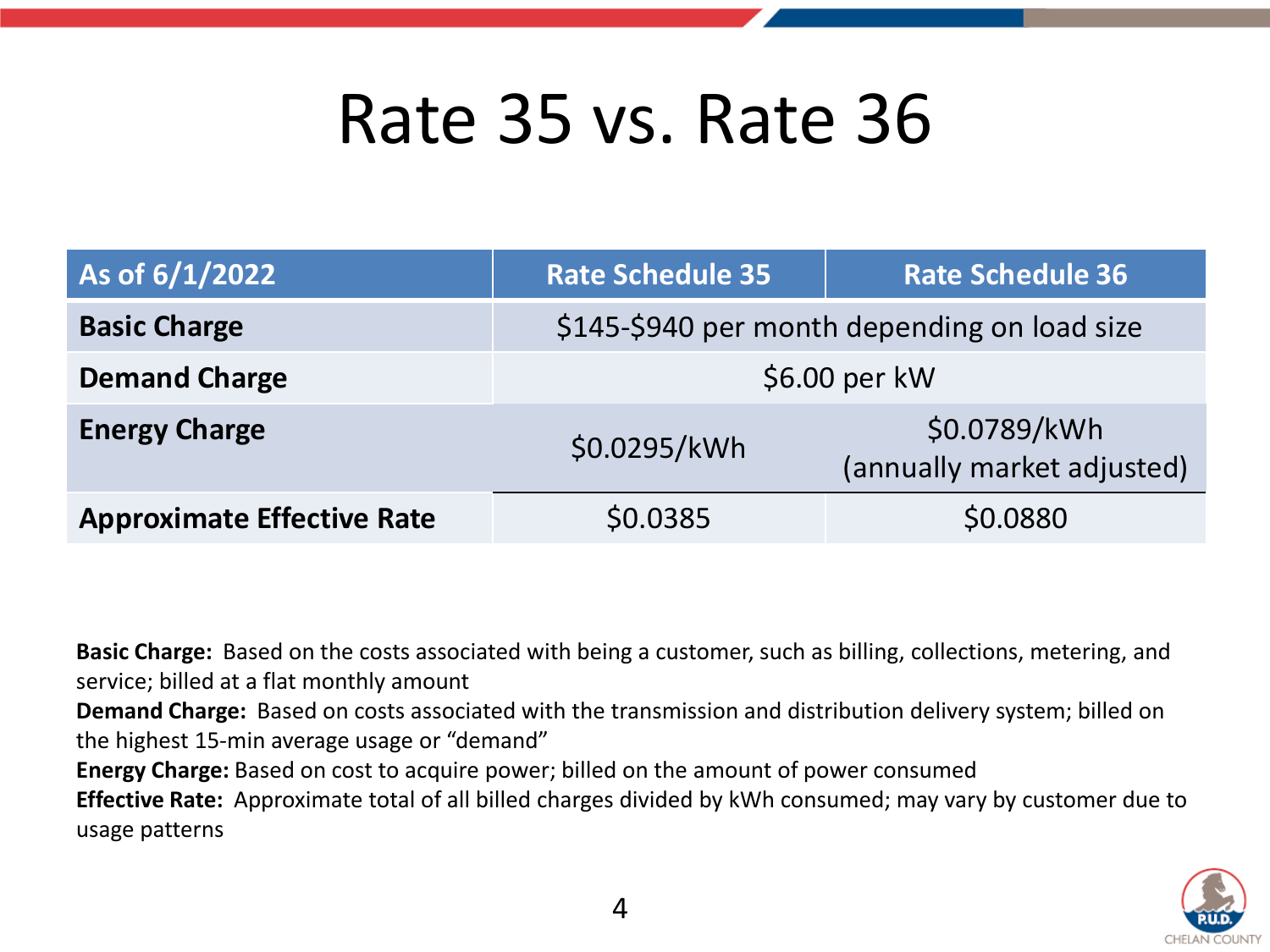#### Customer Request

• Customers transitioning from Rate 35 to Rate 36 at the completion of the five-year transition contracts have requested relief from the larger than expected change in rate

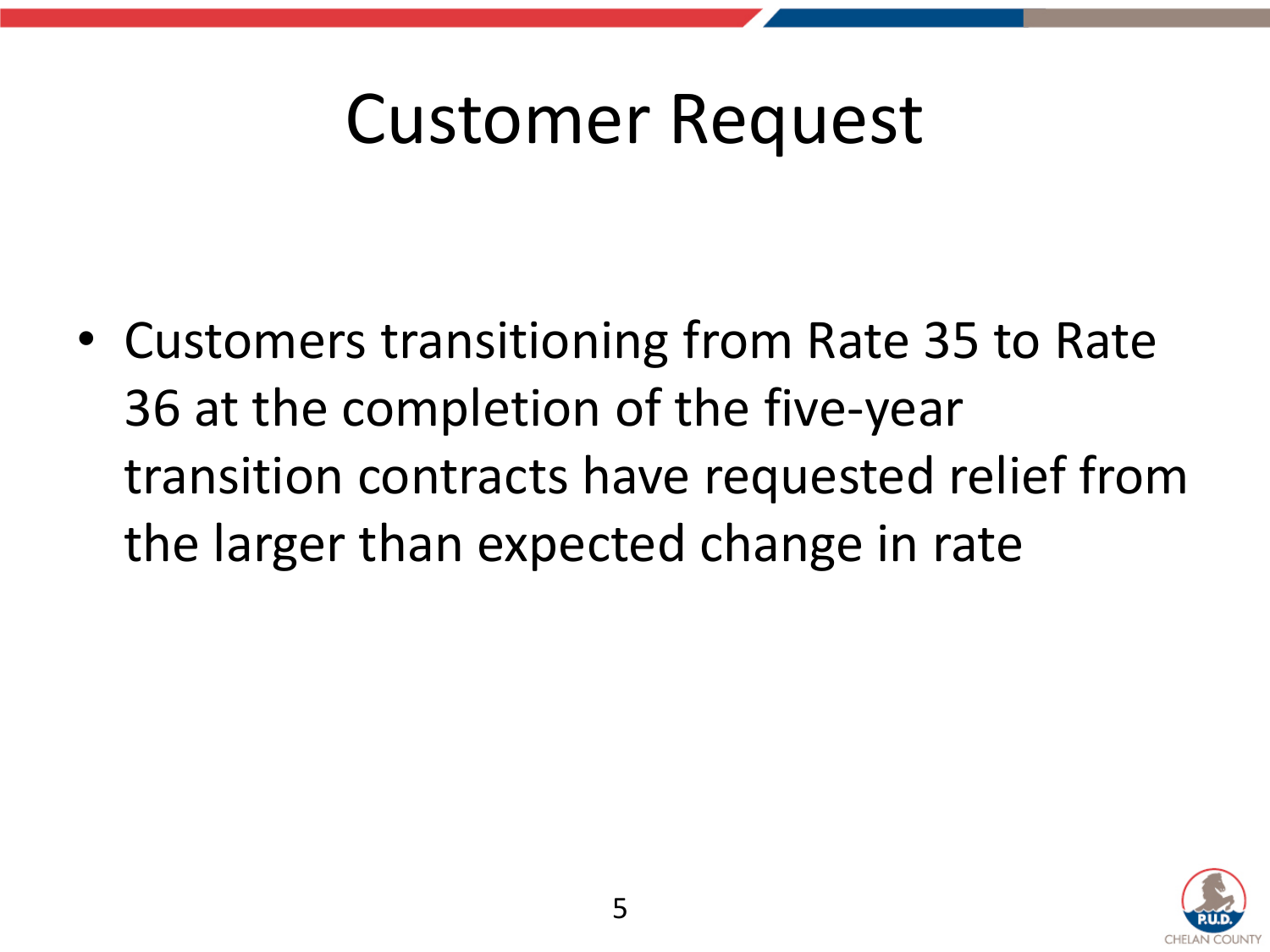## Transition Options

- Primary options are to make no change and continue with Rate 36 per the contract or, transition previously contracted customers from Rate 35 to 36 over a 1-to 3-year period
	- Optional transition energy charge adjustment each year:
		- 3-year transition
			- Option 1a: Year 1 Rate 35 (HDL), then 1/3 step to Rate 36 (Cryptocurrency) each subsequent year
			- Option 1b: 1/4 transition to Rate 36 each year
		- 2-year transition
			- Option 2a: Year 1 Rate 35 then 1/2 step to Rate 36 year 2
			- Option 2b: 1/3 transition to Rate 36 each year
		- 1-year transition
			- Option 3a: Year 1 Rate 35 then Rate 36 next year
			- Option 3b: 1/2 transition to Rate 36 each year

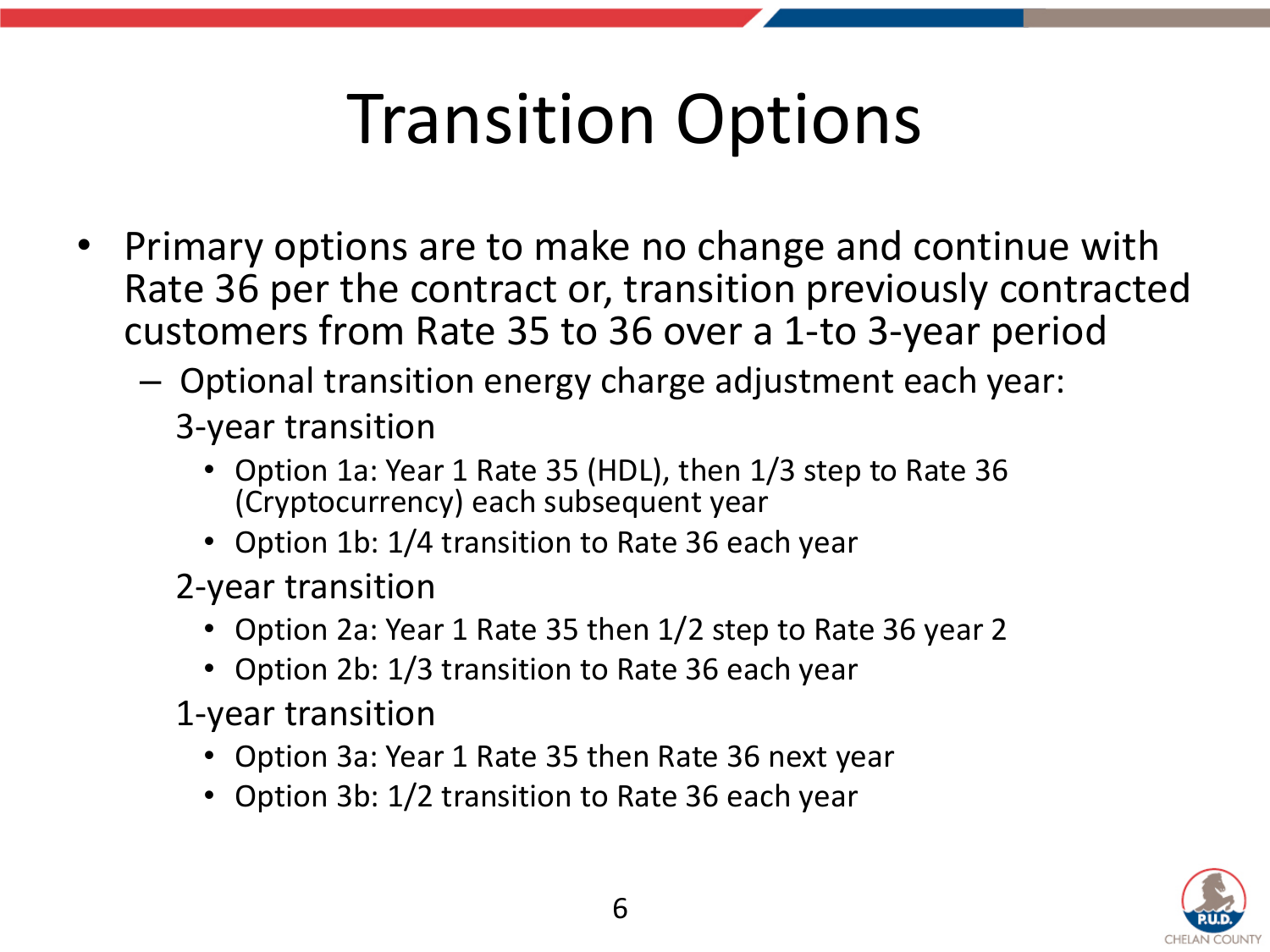# Transition Options (cont.)

Resulting approximate average effective rates, all rate elements/customer profiles combined

| $\frac{\sin(6/1)}{\sin(6/1)}$        | 2022         |   | 2023*  | 2024*  | 2025* |        |
|--------------------------------------|--------------|---|--------|--------|-------|--------|
| Sch 35 - HDL (Customer requested)    | 0.0385       |   | 0.0397 | 0.0408 | Ś     | 0.0408 |
| Sch 36 - Crypto ("No Change" option) | \$<br>0.0880 | Ś | 0.0881 | 0.0886 |       | 0.0886 |
| <b>Transition Option 1a</b>          | \$<br>0.0385 | Ś | 0.0558 | 0.0727 | Ś     | 0.0886 |
| <b>Transition Option 1b</b>          | \$<br>0.0510 | Ś | 0.0640 | 0.0766 |       | 0.0886 |
| <b>Transition Option 2a</b>          | \$<br>0.0385 |   | 0.0640 | 0.0886 |       | 0.0886 |
| <b>Transition Option 2b</b>          | \$<br>0.0549 | Ś | 0.0722 | 0.0886 | S     | 0.0886 |
| <b>Transition Option 3a</b>          | \$<br>0.0385 |   | 0.0881 | 0.0886 |       | 0.0886 |
| <b>Transition Option 3b</b>          | 0.0632       |   | 0.0881 | 0.0886 |       | 0.0886 |

\*assumes 2022 market rates through 2025

US National Average (Dec. 2021) Commercial \$0.1120/kWh, Industrial \$0.0716 WA State Average (Dec. 2021) Commercial \$0.0938/kWh, Industrial \$0.0570

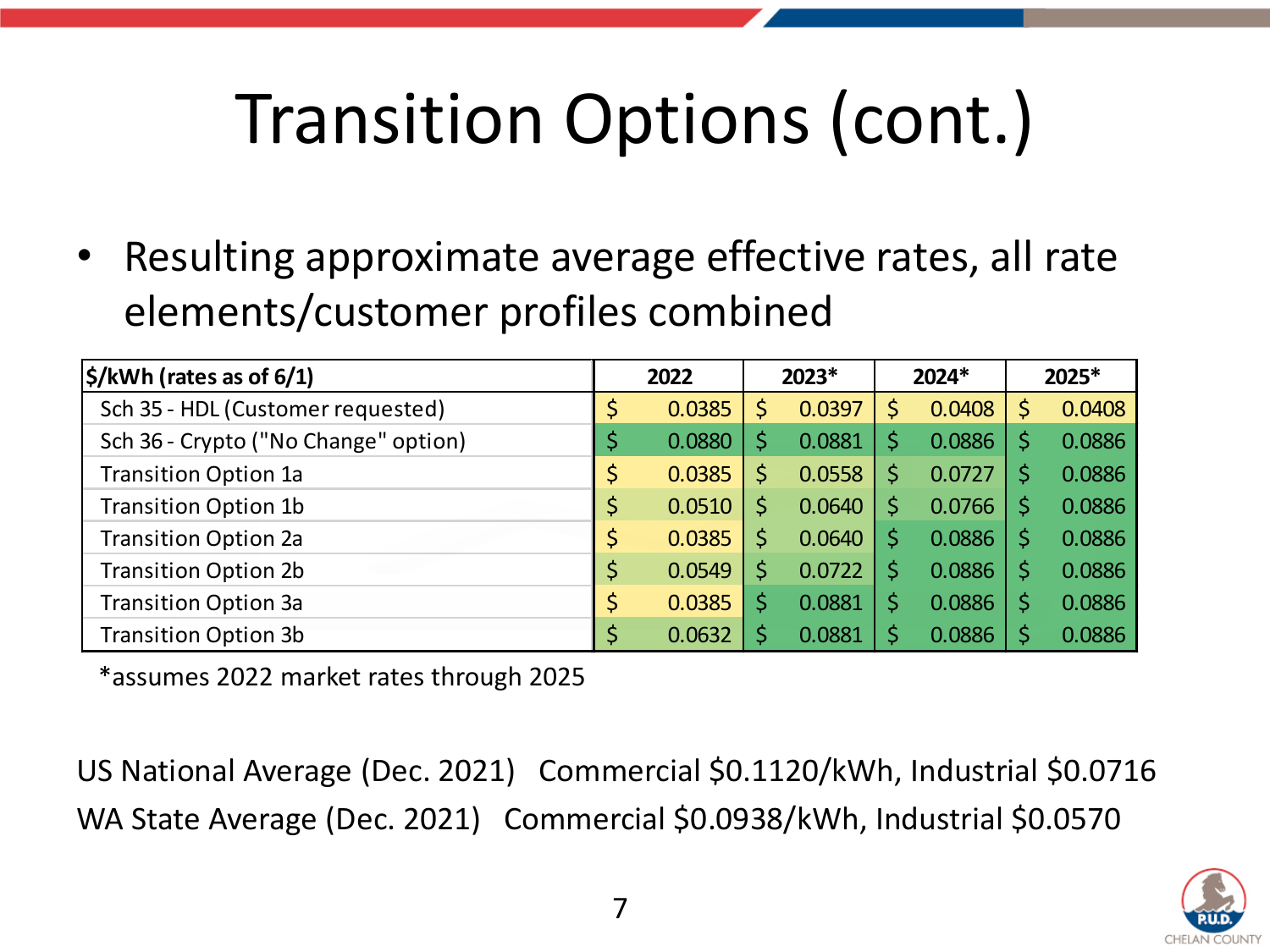# Transition Options (cont.)

- Annual adjustments (including market adjustment) assumed to occur June 1 with other existing rate plans
- Results in the following approximate calendar year revenue/budget impacts (total for all customers previously on transition contracts, ~7.5 aMW)

| <b>Estimated District Revenue</b><br>Impact (Calendar Year) | 2022                                    | 2023*            | 2024* |                          |                          |  | 2025*       | 3-yr Impact (6/1/22-<br>5/31/25 |  |  |
|-------------------------------------------------------------|-----------------------------------------|------------------|-------|--------------------------|--------------------------|--|-------------|---------------------------------|--|--|
| <b>Transition Option 1a</b>                                 | $\frac{1}{2}$ (1,630,000) $\frac{1}{2}$ | $(2,695,000)$ \$ |       | $(1,590,000)$ \$         | $(525,000)$ \$           |  | (6,440,000) |                                 |  |  |
| <b>Transition Option 1b</b>                                 | $\frac{1}{2}$ (1,220,000) \$            | $(2,015,000)$ \$ |       | $(1,190,000)$ \$         | $(395,000)$ \$           |  | (4,820,000) |                                 |  |  |
| <b>Transition Option 2a</b>                                 | $\frac{1}{2}$ (1,630,000) $\frac{1}{2}$ | $(2,425,000)$ \$ |       | $(795,000)$ \$           |                          |  | (4,850,000) |                                 |  |  |
| <b>Transition Option 2b</b>                                 | $\frac{1}{2}$ (1,090,000) \$            | $(1,615,000)$ \$ |       | $(525,000)$ \$           |                          |  | (3,230,000) |                                 |  |  |
| <b>Transition Option 3a</b>                                 | $\frac{1}{2}$ (1,630,000) \$            | $(1,630,000)$ \$ |       |                          | $\overline{\phantom{0}}$ |  | (3,260,000) |                                 |  |  |
| <b>Transition Option 3b</b>                                 | $(815,000)$ \$                          | $(815,000)$ \$   |       | $\overline{\phantom{a}}$ | $\overline{\phantom{a}}$ |  | (1,630,000) |                                 |  |  |

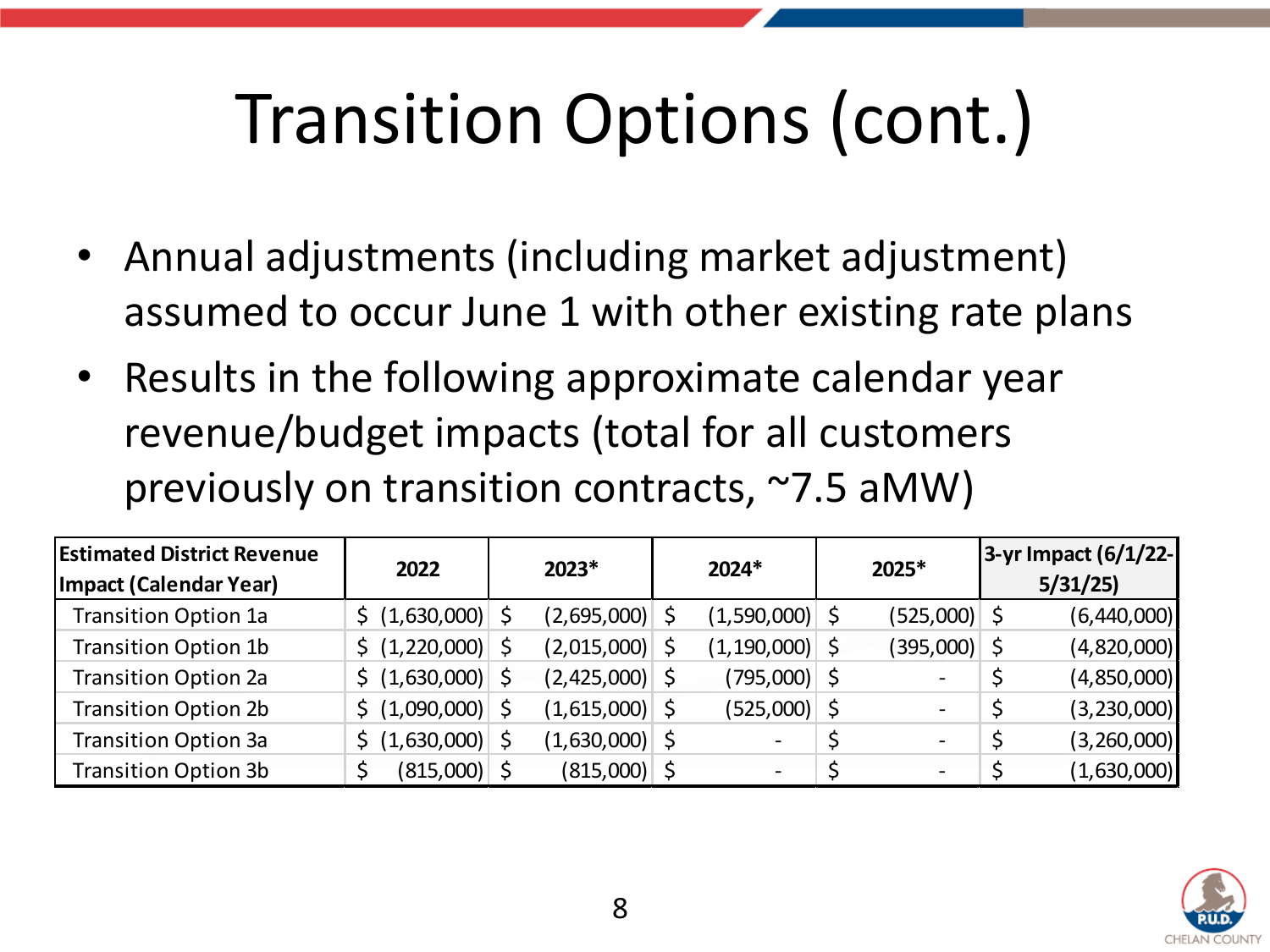#### Immediate Relief Options

- Option to defer increase in market energy rate (for all Rate 36 customers) from April 1 to June 1 (requires motion 3/21 and ratifying resolution 4/4)
	- Current Rate Adjustment Forthcoming 4/1/21-3/31/22 energy rate: \$0.0564/kWh to 4/1/22-3/31/23 energy rate: \$0.0789/kWh
- Option to provide service at Rate 35 from contract signing date (if Board desires transition contracts) until first change on 6/1, approx. \$(270,000) revenue impact per month